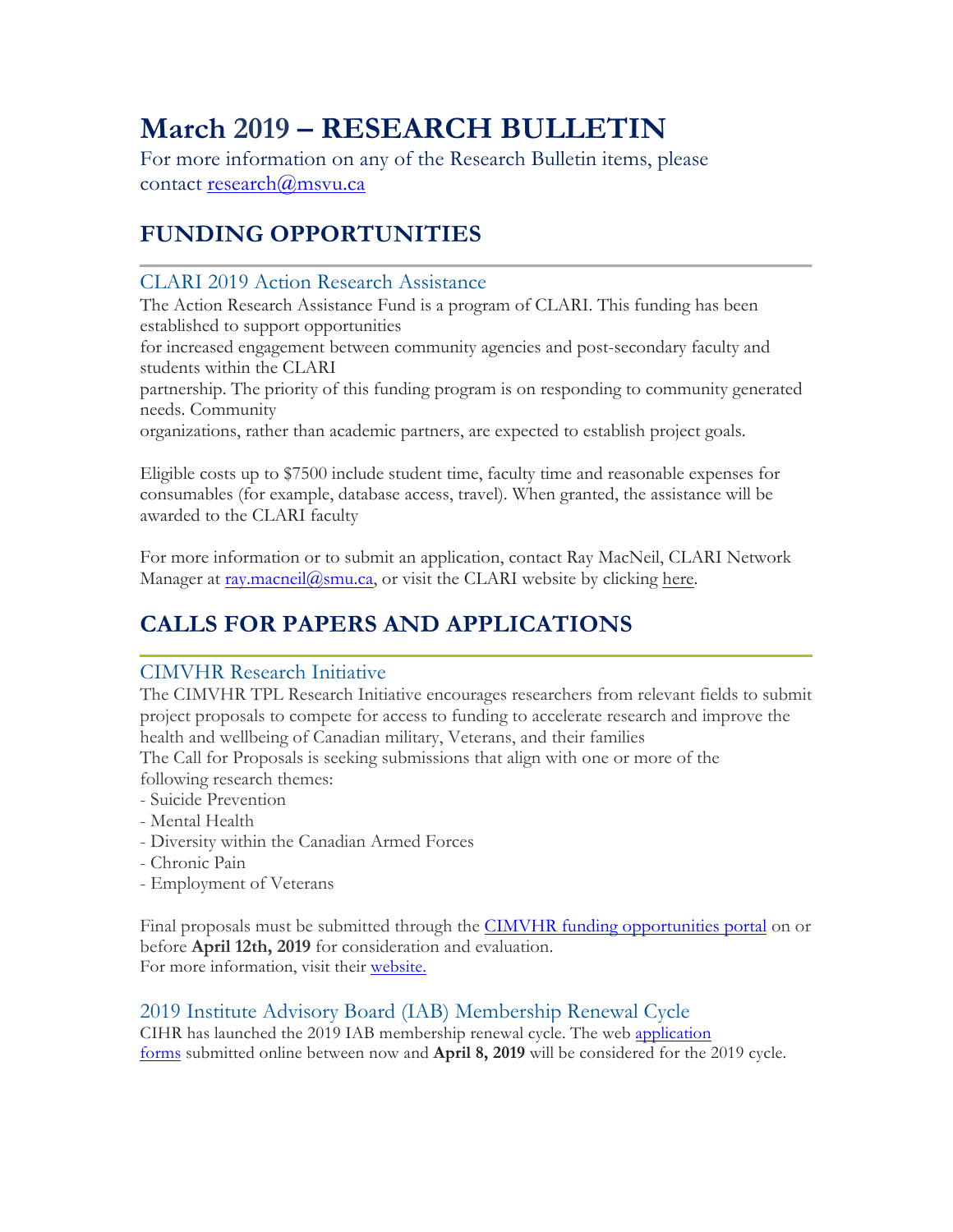## **EVENTS**

Save the Date: Research Remixed and Spring Training! Join us on **May 3rd** For Research Remixed and Spring Training 2019!

Research Remixed is the Mount's annual showcase of the exciting research taking place on campus and within the Mount community. Spring Training is a half day of short (25 minutes) presentations that are relevant to faculty members and graduate students. This event will be held in the Rosaria Multi-purpose room so expect plenty of space for big displays and bold dialogue.

We encourage submissions of complete projects as well as works-in-progress. Show us your posters, your diagrams, maps of your research project travels, or copies of your recent publications. Oral presentations are limited to 10 minutes each (plus 5 for questions) but if you have more to say, consider hosting a booth!

#### GovMaker Conference

Presented by the New Brunswick Social Policy Research Network, GovMaker is designed to advance open government theory and practice by mobilizing knowledge, creating crosssector relationships and building the capacity of citizens and governments to engage in open dialogue, open data, and open collaboration.

For more information and updates about the GovMaker Conference, please click here.